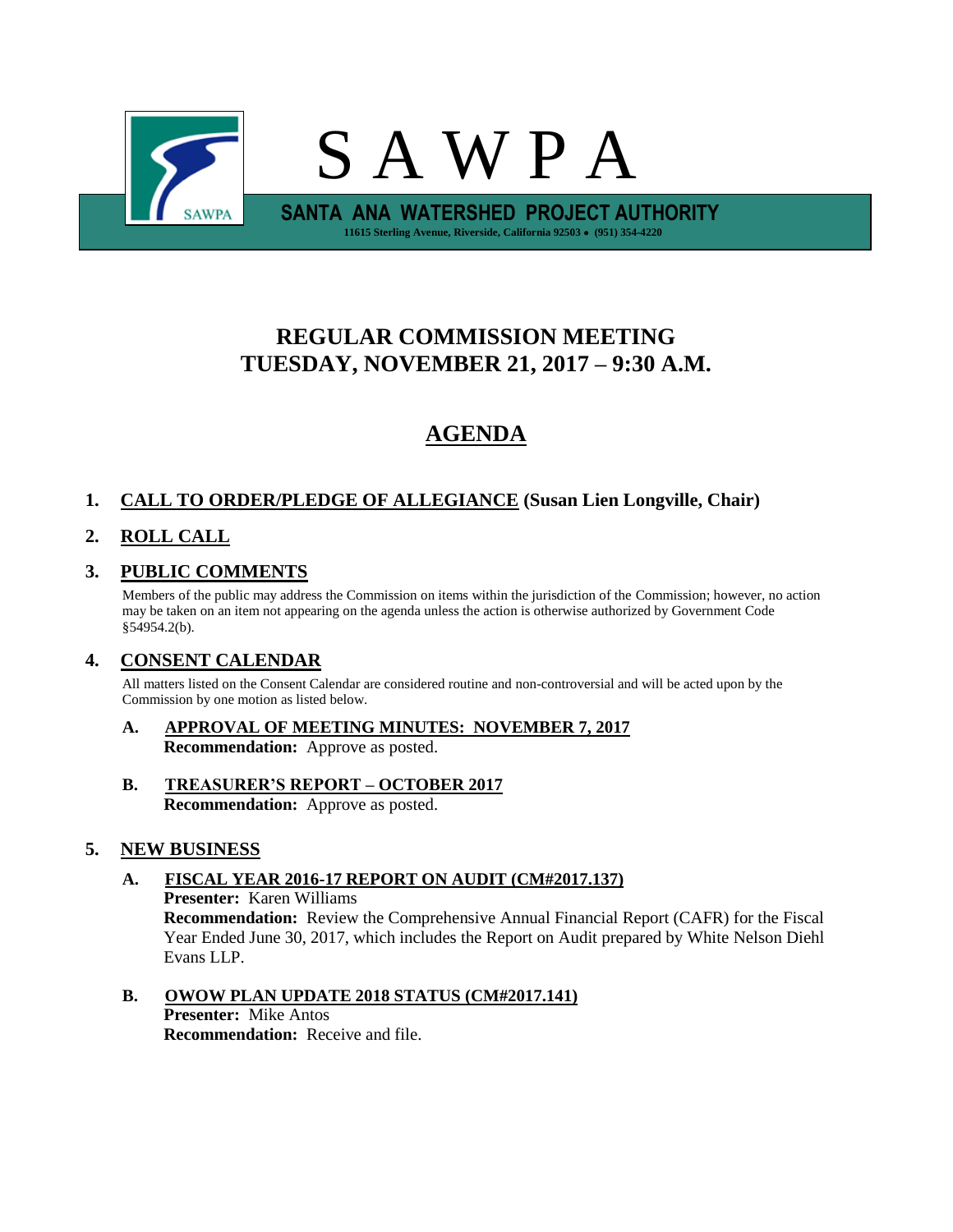## **6. INFORMATIONAL REPORTS**

**Recommendation:** Receive for information.

- **A. INTER-FUND BORROWING – SEPTEMBER 2017 (CM#2017.138) Presenter:** Karen Williams
- **B. PERFORMANCE INDICATORS/FINANCIAL REPORTING - SEPTEMBER 2017 (CM#2017.139) Presenter:** Karen Williams
- **C. FIRST QUARTER FYE 2018 EXPENSE REPORTS**
	- General Manager
	- Staff **Presenter:** Karen Williams
- **D. BUDGET VS ACTUAL VARIANCE REPORT – FYE 2018 FIRST QUARTER - ENDING SEPTEMBER 30, 2017 (CM#2017.140) Presenter:** Karen Williams

## **E. FINANCIAL REPORT FOR THE FIRST QUARTER ENDING SEPTEMBER 30, 2017**

- Inland Empire Brine Line
- SAWPA
- **Presenter:** Karen Williams
- **F. GENERAL MANAGER'S REPORT**
- **G. SAWPA GENERAL MANAGERS MEETING NOTES – NOVEMBER 14, 2017**
- **H. STATE LEGISLATIVE REPORT Presenter:** Rich Haller
- **I. CHAIR'S COMMENTS/REPORT**
- **J. COMMISSIONERS' COMMENTS**

## **K. COMMISSIONERS' REQUEST FOR FUTURE AGENDA ITEMS**

## **7. CLOSED SESSION**

## **A. CONFERENCE WITH LEGAL COUNSEL – EXISTING LITIGATION PURSUANT TO GOVERNMENT CODE SECTION 54956.9(d)(1)**

Name of Case: Spiniello Companies v. Charles King Company, Inc., Santa Ana Watershed Project Authority, The Ohio Casualty Insurance Company (Superior Court of Los Angeles BC616589)

## **8. ADJOURNMENT**

Americans with Disabilities Act: If you require any special disability related accommodations to participate in this meeting, please call (951) 354-4230 or email kberry@sawpa.org. Notification at least 48 hours prior to the meeting will enable staff to make reasonable arrangements to ensure accessibility for this meeting. Requests should specify the nature of the disability and the type of accommodation requested.

Materials related to an item on this agenda submitted to the Commission after distribution of the agenda packet are available for public inspection during normal business hours at the SAWPA office, 11615 Sterling Avenue, Riverside, and available a[t www.sawpa.org,](http://www.sawpa.org/) subject to staff's ability to post documents prior to the meeting.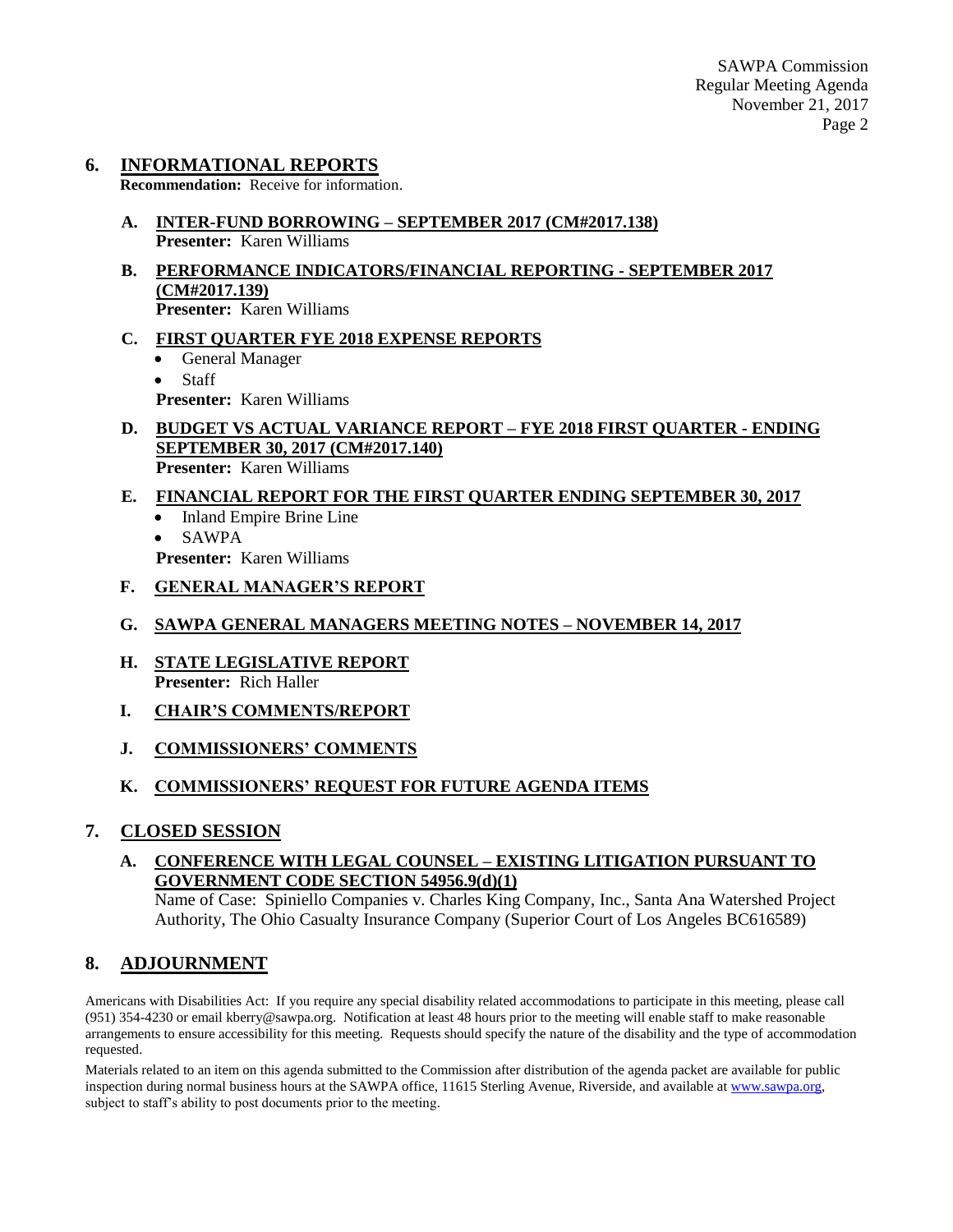SAWPA Commission Regular Meeting Agenda November 21, 2017 Page 3

#### **Declaration of Posting**

I, Kelly Berry, Clerk of the Board of the Santa Ana Watershed Project Authority declare that on Wednesday, November 15, 2017, a copy of this agenda has been uploaded to the SAWPA website at [www.sawpa.org](http://www.sawpa.org/) and posted in SAWPA's office at 11615 Sterling Avenue, Riverside, California.

/s/

Kelly Berry, CMC

\_\_\_\_\_\_\_\_\_\_\_\_\_\_\_\_\_\_\_\_\_\_\_\_\_\_\_\_\_\_\_\_\_\_\_\_\_\_\_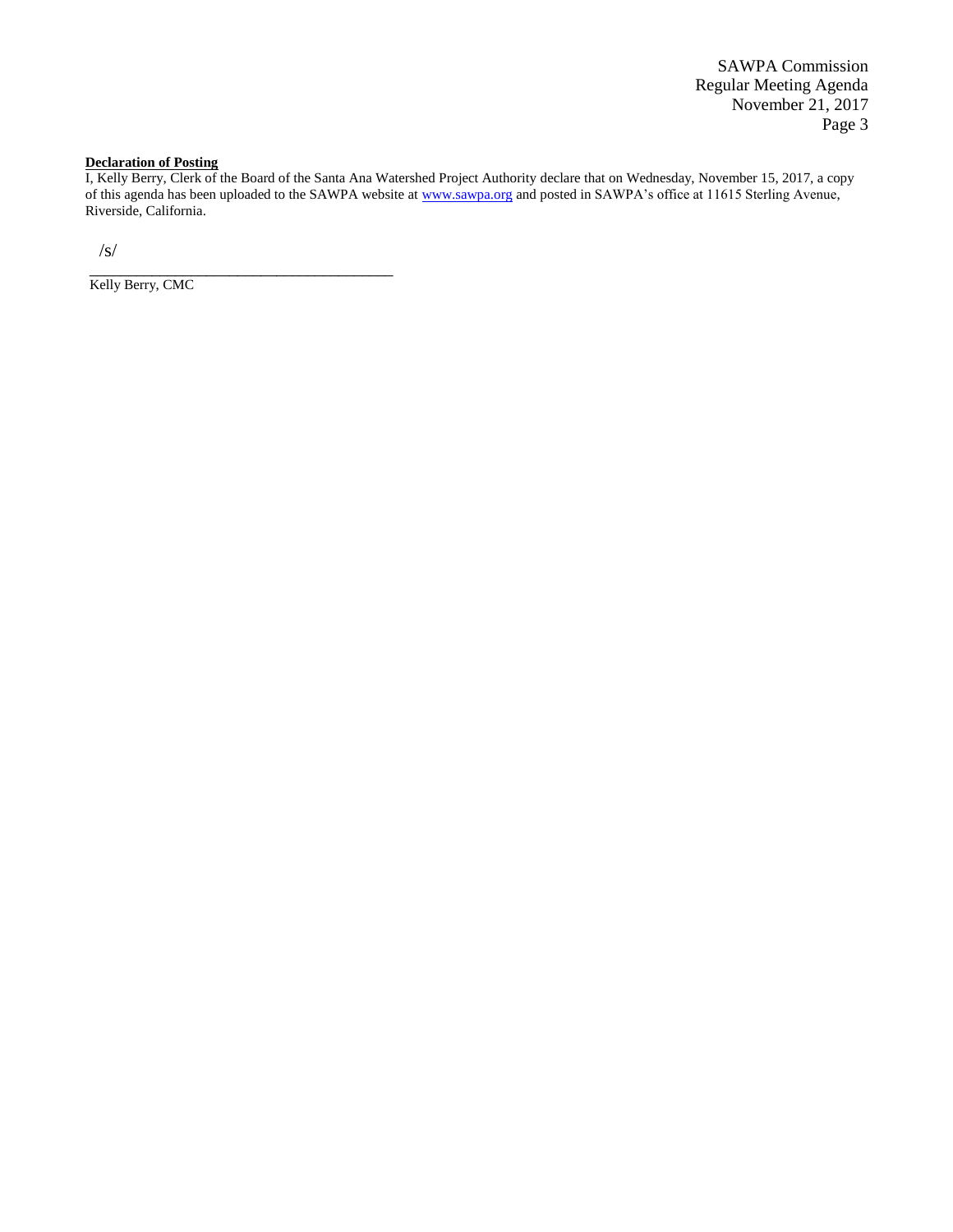#### **2017 SAWPA Commission Meetings | Events**

**July** 7/4/17 No Meeting (Independence Day) 7/18/17 Regular Commission Meeting 7/31/17 Special Commission Meeting **August** 8/1/17 Commission Workshop 8/15/17 Regular Commission Meeting 8/17/17 Special Commission Meeting **September** 9/5/17 Commission Workshop<br>9/7/17 Special Commission Me 9/7/17 Special Commission Meeting<br>9/19/17 Regular Commission Meeting Regular Commission Meeting **October** 10/3/17 Commission Workshop 10/17/17 Regular Commission Meeting **November** 11/7/17 Commission Workshop 11/21/17 Regular Commission Meeting **December** 12/5/17 Commission Workshop 12/19/17 Regular Commission Meeting

11/28 – 12/1 ACWA Fall Conference, Anaheim

First and Third Tuesday of the Month; unless otherwise noticed, all Commission Workshops/Meetings begin at **9:30 a.m.** and are held at SAWPA.)

#### **SAWPA Compensable Meetings – Other**

Unless otherwise noted, all meetings are held at SAWPA. Commissioners and Alternate Commissioners will receive compensation for attending the meetings listed below, pursuant to the Commission Compensation, Expense Reimbursement, and Ethics Training Policy. **IMPORTANT NOTE:** These meetings are subject to change. Prior to attending any meeting listed below, please confirm meeting details by viewing the website calendar using the following link: <http://www.sawpa.org/events/>

|                                                  | <b>December</b> |                                                |
|--------------------------------------------------|-----------------|------------------------------------------------|
| PA 23 Committee Special Mtg   CANCELLED          | 12/5/17         | PA 23 Committee Mtg $ 8:30$ a.m.               |
| Lake Elsinore/Cyn Lake TMDL Mtg $\mid$ 1:00 p.m. | 12/12/17        | WUE Pillar Mtg $  1:30$ p.m.                   |
| PA 22 Committee Mtg   8:00 a.m.                  |                 | Western Municipal Water District               |
| OWOW Steering Committee Mtg   11:00 a.m.         |                 | 14205 Meridian Parkway, Riverside, CA          |
| Review of Technical Calibration Study            | 12/13/17        | WR Optimization Pillar Mtg   9:00 a.m.         |
| Workgroup $\vert$ 1:30 p.m.                      | 12/13/17        | Land Use/Water Planning Pillar Mtg   1:00 p.m. |
| CEQA Public Scoping Mtg for SA Sucker            | 12/14/17        | OWOW Pillar Integration Wkshp   1:00 p.m.      |
| Habitat Protection & Beneficial Use              | 12/28/17        | PA 22 Committee Mtg   8:00 a.m.                |
| Enhancement Project   3:30 p.m.                  |                 |                                                |
| OWOW Disadvantaged & Tribal Communities          |                 |                                                |
| Pillar Mtg $ 2:00$ p.m.                          |                 |                                                |
| CA Native American Tribes Wkshp 10:00 a.m.       |                 |                                                |
| Natural Resources Stewardship Mtg   1:30 p.m.    |                 |                                                |
|                                                  |                 |                                                |
|                                                  |                 |                                                |